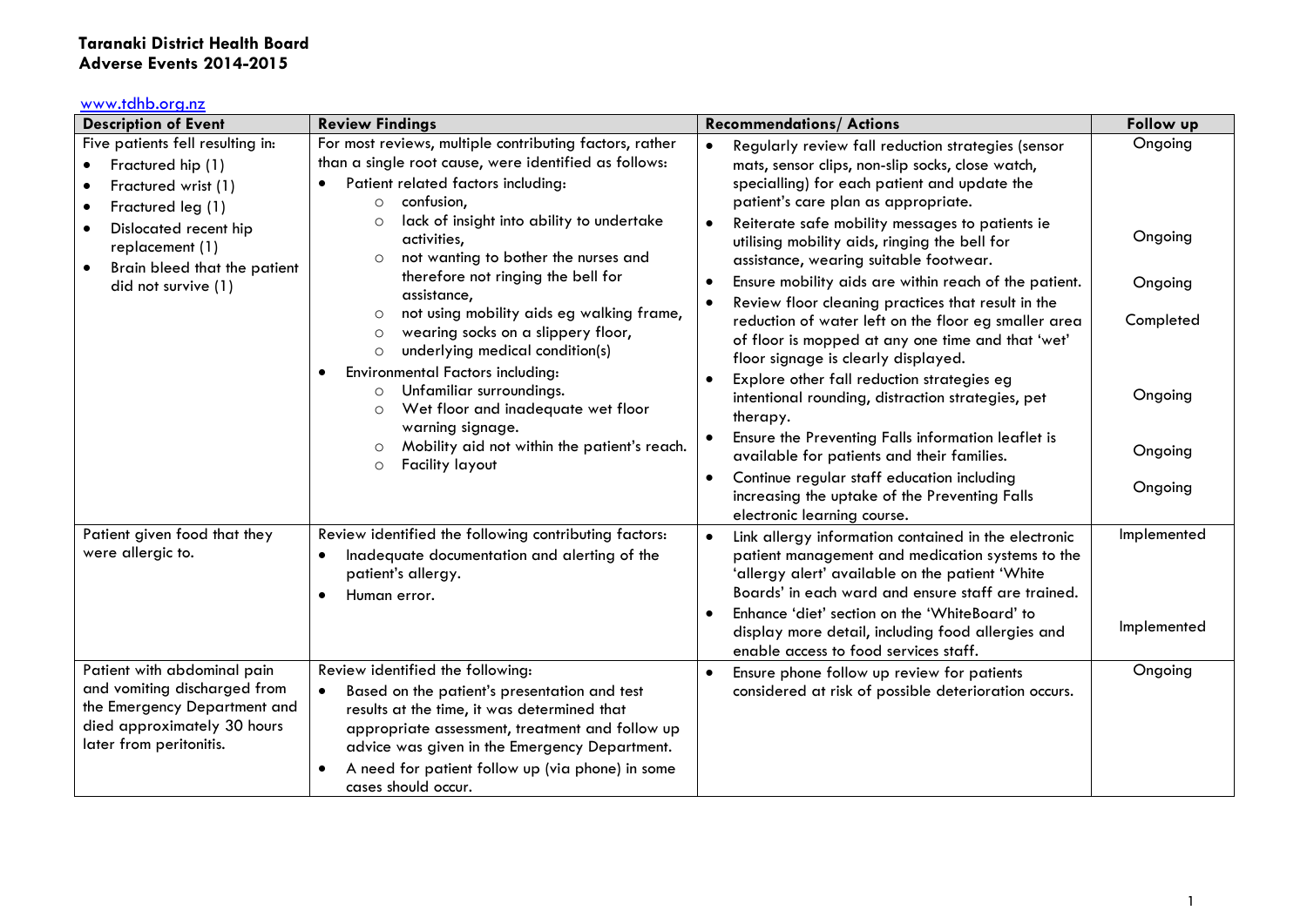| <b>Description of Event</b>                                                                               | <b>Review Findings</b>                                                                                                                                                                                                                                                                                                                                                                                                                                                                                                   | <b>Recommendations/ Actions</b>                                                                                                                                                                                               | Follow up                  |
|-----------------------------------------------------------------------------------------------------------|--------------------------------------------------------------------------------------------------------------------------------------------------------------------------------------------------------------------------------------------------------------------------------------------------------------------------------------------------------------------------------------------------------------------------------------------------------------------------------------------------------------------------|-------------------------------------------------------------------------------------------------------------------------------------------------------------------------------------------------------------------------------|----------------------------|
| Five patients received delayed<br>follow up appointments/<br>treatments than what had been<br>determined. | Reviews of all events were undertaken and causal<br>factors included:<br><b>Process Factors:</b><br>$\bullet$<br>Referral to the service was not actioned.<br>$\circ$<br>Manual referral process without<br>$\circ$<br>confirmation of receipt.<br>Wait list management<br>$\circ$<br>Communication between team members<br>$\circ$<br>Patients not advised to contact the hospital should<br>٠<br>their appointment not be forthcoming.<br>Multiple clinicians providing care to an individual<br>$\bullet$<br>patient. | Communication to all clinical staff sent from the<br>Chief Medical Advisor advising about the events<br>and the need for vigilance regarding internal<br>referrals ie the referral has been sent and it has<br>been received. | Completed                  |
|                                                                                                           |                                                                                                                                                                                                                                                                                                                                                                                                                                                                                                                          | Exploration and implementation of an electronic<br>referral system that includes notification of referral<br>receipt.                                                                                                         | In progress                |
|                                                                                                           |                                                                                                                                                                                                                                                                                                                                                                                                                                                                                                                          | Advise patients that if their appointment is not<br>$\bullet$<br>forthcoming, that they contact the hospital.                                                                                                                 | Ongoing                    |
|                                                                                                           |                                                                                                                                                                                                                                                                                                                                                                                                                                                                                                                          | Appointment of a Co-ordinator who is, amongst<br>other tasks, responsible for ensuring that treatment<br>and follow up is booked appropriately, as well as<br>acting as a key contact for patients.                           | Completed                  |
|                                                                                                           |                                                                                                                                                                                                                                                                                                                                                                                                                                                                                                                          | Increase the number of outpatient clinic sessions to<br>ensure that all patients are seen in a timely<br>manner.                                                                                                              | Completed                  |
|                                                                                                           |                                                                                                                                                                                                                                                                                                                                                                                                                                                                                                                          | Implement monthly wait list audits.<br>Implement fortnightly wait list review meetings for<br>the Administrator and Co-ordinator.                                                                                             | Implemented<br>Implemented |
|                                                                                                           |                                                                                                                                                                                                                                                                                                                                                                                                                                                                                                                          | Assign a clinic nurse to each speciality as a 'liaison'<br>for clerical staff.                                                                                                                                                | Implemented                |
|                                                                                                           |                                                                                                                                                                                                                                                                                                                                                                                                                                                                                                                          | Development of surveillance databases to be<br>explored.                                                                                                                                                                      | In progress                |
| Delayed follow up of a<br>cancerous lesion.                                                               | Review identified the following key contributing or<br>combination of factors:<br>Manual referral process without confirmation of<br>$\bullet$<br>receipt.<br>No written information/communication to the<br>$\bullet$<br>patient following a day procedure.<br>Human error.<br>$\bullet$                                                                                                                                                                                                                                | Exploration and implementation of an electronic<br>$\bullet$<br>referral system that includes notification of referral<br>receipt.                                                                                            | In progress                |
|                                                                                                           |                                                                                                                                                                                                                                                                                                                                                                                                                                                                                                                          | In the meantime, implement manual checks and<br>retain for 12 months 'follow up' request documents.                                                                                                                           | Implemented and<br>ongoing |
|                                                                                                           |                                                                                                                                                                                                                                                                                                                                                                                                                                                                                                                          | Discharge instructions and discharge summary<br>document to be communicated/given to the patient.                                                                                                                             | Implemented and<br>ongoing |
|                                                                                                           |                                                                                                                                                                                                                                                                                                                                                                                                                                                                                                                          | Advise patients that if their appointment is not<br>forthcoming, that they contact the hospital.<br>Consultant's first name(s) or initial(s) as well their                                                                    | Implemented and<br>ongoing |
|                                                                                                           |                                                                                                                                                                                                                                                                                                                                                                                                                                                                                                                          | title and surname to be included on the patient<br>label to ensure the correct consultant is chosen.                                                                                                                          | Implemented                |
|                                                                                                           |                                                                                                                                                                                                                                                                                                                                                                                                                                                                                                                          | Explore the development of a report that identifies<br>patient tissue results that have not been viewed by<br>the consultant.                                                                                                 | In progress                |
|                                                                                                           |                                                                                                                                                                                                                                                                                                                                                                                                                                                                                                                          | Event and learnings shared with involved staff.                                                                                                                                                                               | Implemented                |